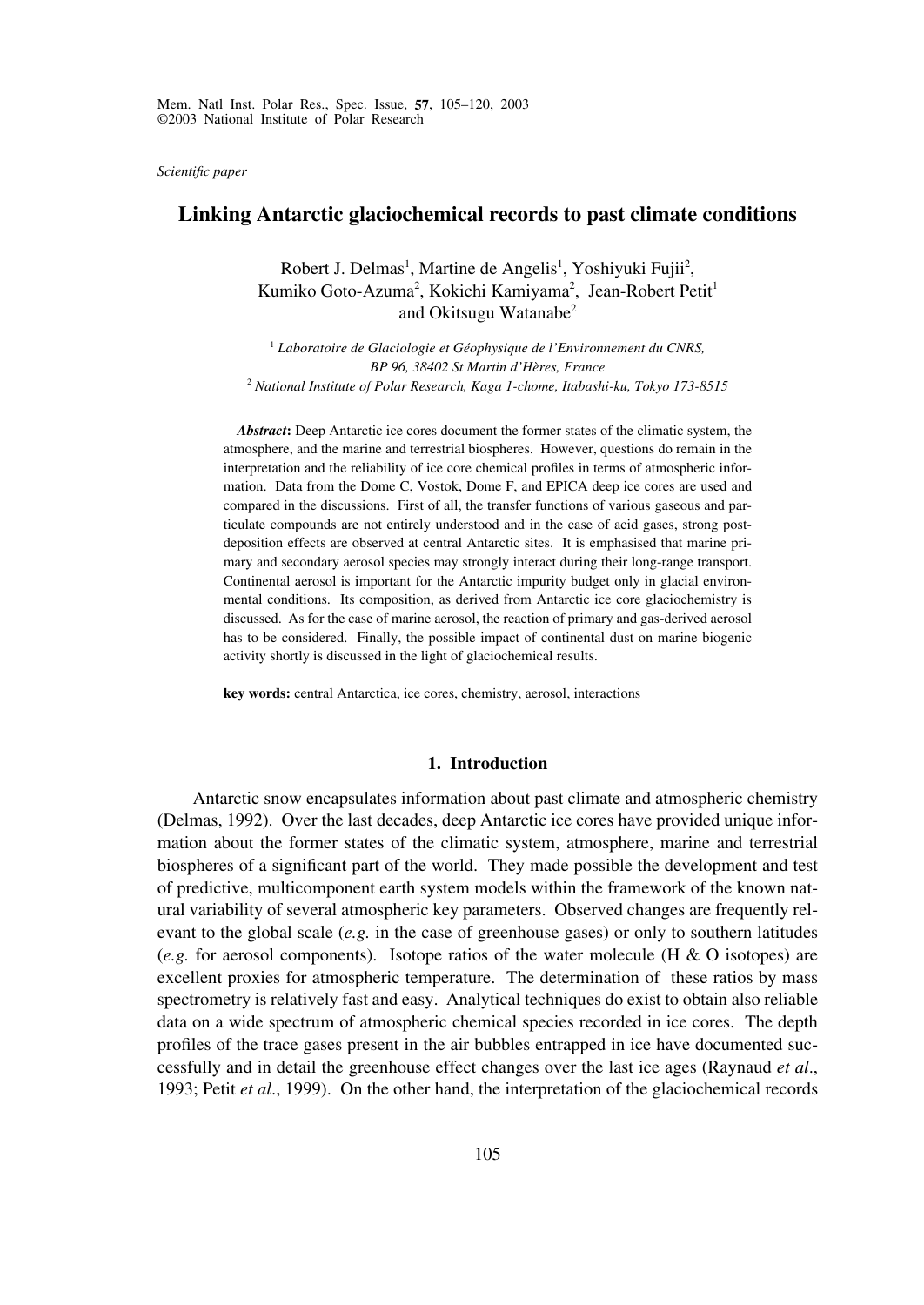(*i.e.* of ice chemistry) in terms of past environmental changes is dragging. Why ? First of all because we have to imagine how worked the environmental system (a combination of continental, marine and atmospheric processes) in past climatic conditions. Second, because past atmospheric information reconstructed from glaciochemical records may be biased due to the imperfect knowledge we have of the transfer functions, *i.e.* of the way atmospheric impurities are deposited in the snow and incorporated in the ice. Moreover, the conservation of the chemical records may, in certain cases, be questionable. Once these difficulties are overcome, it may be expected that the information obtained from the water isotope records would be considerably reinforced and enlarged by using adequately glaciochemical archives.

The aim of the following discussion is to contribute to the scope and relevance of the paleodata recovered from deep Antarctic ice cores, in particular in terms of past aerosol composition and atmospheric chemistry.

The following issues will be addressed:

- –The understanding of air/snow transfer functions, probably different for the gaseous and particulate compounds, is a pre-requisite for the use of chemical records. Recent studies concerning central Antarctic firn layers have demonstrated that marked post-deposition processes may affect several species like nitrate, methanesulfonate and chloride.
- –The nature and origin of the Antarctic aerosol in present and past climatic conditions has to be revisited in the light of recent findings in the field of atmospheric chemistry. The possible modifications of the continental and marine aerosols during their transport to Antarctica will be examined and discussed using the chemical data obtained from the Dome C and EPICA, Vostok, Dome F ice cores which were recovered in different geographical regions of the Antarctic continent.
- –Finally, data presently available from these deep ice cores can be of great interest to document the possible link between high dust production and low atmospheric  $CO<sub>2</sub>$  concentrations. Do we have any evidence from ice core data that glacial continental aridity gave a boost to marine paleoproductivity?

## **2. About the deposition of atmospheric impurities in Antarctic snow**

On the global scale, atmospheric particulate species are deposited according to two major mechanisms: wet and dry deposition. Wet deposition is the fraction scavenged at cloud level or below clouds by falling raindrops or snowflakes. This fraction is generally dominant everywhere. Dry deposition is linked to the deposition of the particles to the ground, independently from water precipitation. A review of these processes in the Antarctic can be found in Davidson (1989). On the central Antarctic plateau, in particular in regions of extremely low **s**now **a**ccumulation **r**ate (thereafter "SAR"), it has been observed that, even though the true deposition processes are far from being fully elucidated, the role of dry deposition is dominant for particulate species. During the ice age, as SAR was about 2–3 times lower than its interglacial value (Petit *et al*., 1999; Watanabe *et al*., 1999a), dry deposition was markedly enhanced. The empirically linear relationship linking the concentration  $(C_i$  in  $ng/g$ ) of a specific compound "i" to SAR is generally established in present climatic conditions by measuring  $C_i$  in Antarctic regions of various SAR values and plotting  $C_i$  as a function of SAR. The relationship is also valid for sea salt species and nssSO<sub>4</sub> (De Angelis *et al.*, 1997). The relationship, empirically obtained, has been applied to long-term records in order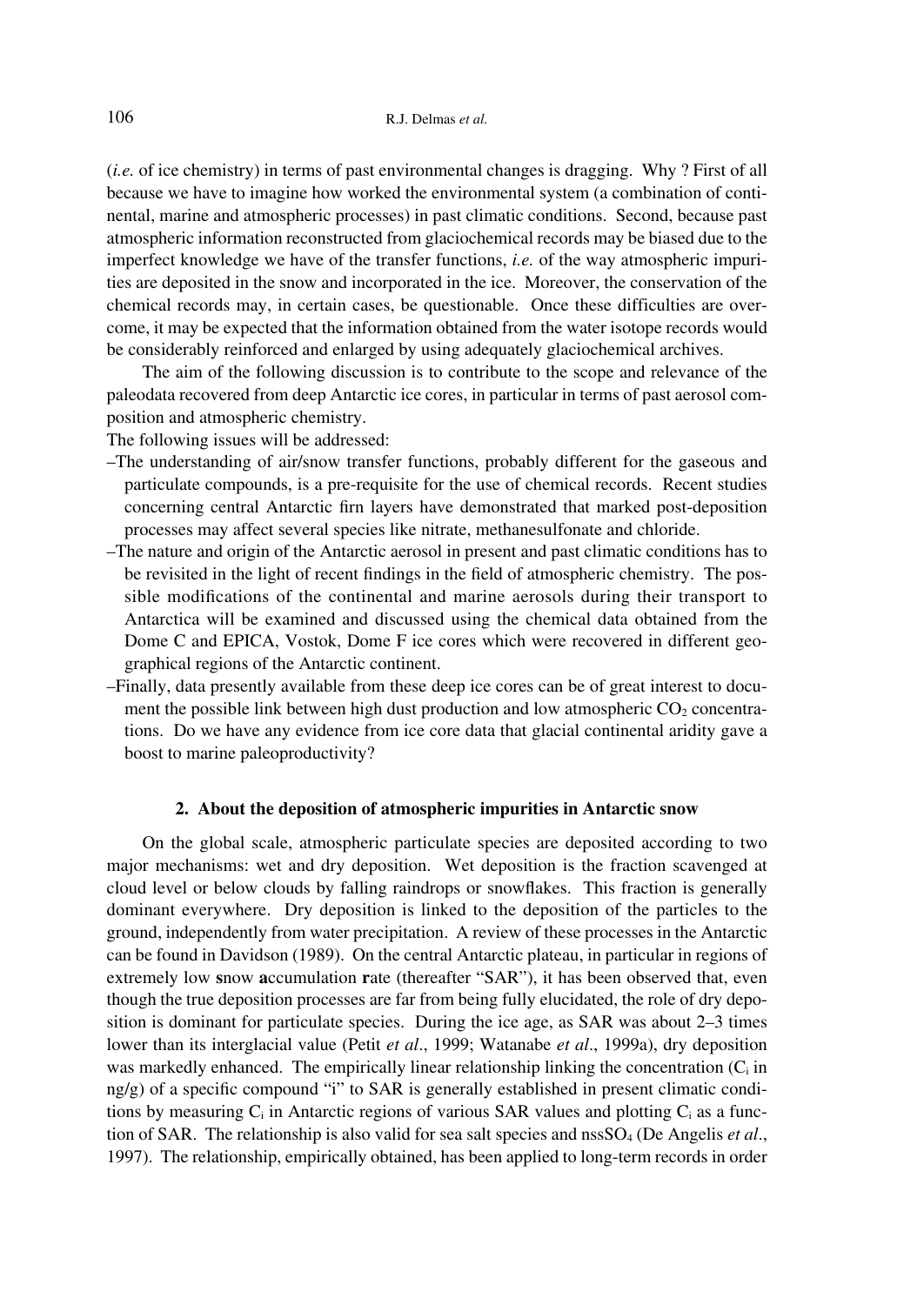to "correct" concentrations obtained in ice and calculate past atmospheric concentration changes of the studied element. A few species, such as  ${}^{10}Be$ , are considered as entirely "dry" deposited: measurements indicate that the concentration of this radionuclide in central polar snow is inversely proportional to SAR (Mazaud *et al*., 1994). In other words, deposition fluxes  $(C_i \times \text{SAR})$  of such species are, in principle, approximately constant over the ice sheet, provided its atmospheric source is stable in space and time. Up to now, no theory has been found in support of this observation, but  ${}^{10}$ Be concentration is commonly used for estimating past SAR, assuming that  ${}^{10}$ Be production rates have been constant over the various climatic conditions (with the exception of particular specific periods of higher productivity (Raisbeck *et al*., 1987)). In conclusion, in the absence of solid theoretical studies about aerosol deposition mechanisms in these regions, the relationships which are used are only empirical.

The case of gaseous acids (thereafter called "*GAS*" for **g**aseous **a**cid **s**pecies) is still worse. Most atmospheric gases (permanent air constituents), routinely determined in ice cores, are incorporated in the ice at close off level, when firn transforms into ice (Schwander, 1989). Their ice records are generally reliable in terms of past atmospheric composition, except the case of a few compounds which may be generated or may react in situ (*e.g.* CO and  $CO<sub>2</sub>$ ), a phenomenon which has been observed in Greenland, but never in the Antarctic. On the other hand, the case of gases having an interaction with ice  $(e.g. \text{ HNO}_3, \text{ HCl}, \text{MSA},$ carboxylic acids... all trace gases of great geochemical interest) deserves special attention.

The deposition mechanism of *GAS* has been documented recently. On the basis of Antarctic observations, it was concluded that, contrary to aerosol particles,  $HNO<sub>3</sub>$  is only wet-deposited (Legrand and Kirchner, 1990). However, this view has to be changed in the light of the discovery of the post deposition phenomena affecting *GAS*, and in particular  $HNO<sub>3</sub>$  (Wolff, 1995). Measurements in snow pits (De Angelis and Legrand, 1995; Röthlisberger *et al*., 2000) and shallow cores (Wagnon *et al*., 1999) have demonstrated that deposited *GAS* may be partly reemitted to the atmosphere (see below), indicating that nitrate records in shallow snow layers are uncertain and unreliable, in particular in central regions where SAR is very low. In addition to these physical-chemical processes, the recent discovery of alkylnitrates in Antarctic snow (Jones *et al*., 1999) is adding to the confusion, since these compounds probably decompose into nitrate later. Additional phenomena have been detected in the Arctic regarding the role of the upper snow layers in polar atmospheric chemistry and in the air/snow exchanges (Honrath *et al*., 1999).

Initial *GAS* concentrations in the snow are strongly reworked during snow metamorphism processes, which affect snow crystals soon after their deposition (Davis *et al*., 1996). Due to multiple evaporation/condensation cycles, crystal size grows rapidly in the first upper meters, slower below. Lower than about ten meters, ice grain sintering takes over. During snow metamorphism, gases present in the crystals either as dissolved, entrapped or adsorbed species, are released to the gaseous phase. As long as communication of interstitial air with the free atmosphere is relatively easy (until about 10 m depth), excess *GAS* amounts may leave the firn and return to the free atmosphere. Then some gases,  $e.g.$  HNO<sub>3</sub> or HCl, may be lost for the ice (see Delmas *et al*., 2003, for the case of MSA). When metamorphism occurs below 10 m depth, released *GAS* could accumulate in the interstitial air and be entrapped again in the air bubbles at pore close off, *i.e.* together with the other common, non-interactive, gases. All these processes are still unclear, but may be suspected to occur. Preliminary observations have to be confirmed.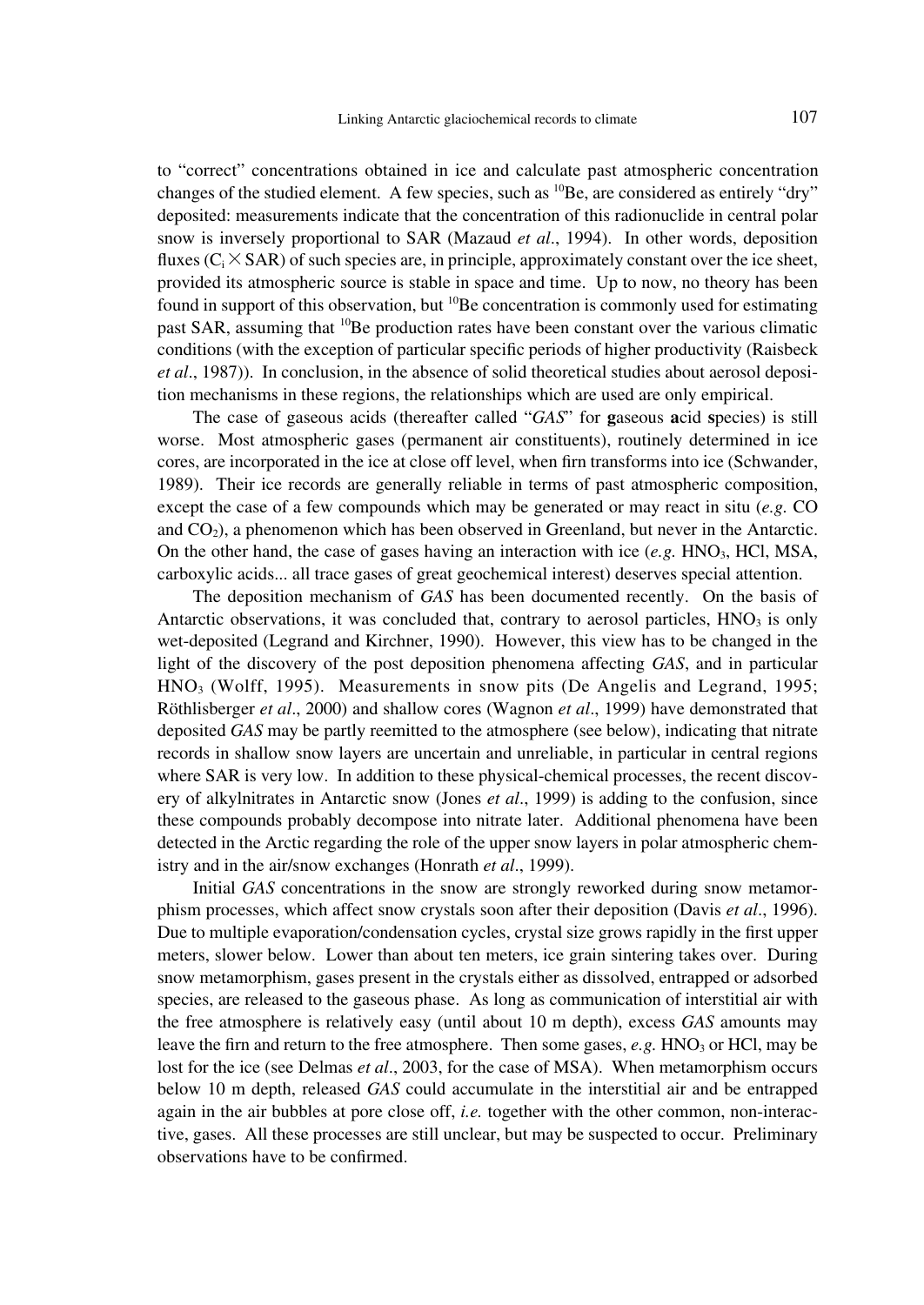Such effects depend strongly on snow accumulation rate (SAR). They are particularly well marked when SAR< 5 g/cm<sup>2</sup>/a, *i.e.* at sites like Dome F, Dome C or Vostok. As SAR decreases by at least a factor 2 during LGM, it can be speculated that  $HNO<sub>3</sub>$ , HCl and MSA concentrations are strongly reduced in the firn during that periods. Finally, another process has to be considered for that species: ice acidity. From the impact of volcanic eruptions on *GAS* profiles (Legrand and Kirchner, 1990; Wagnon *et al*., 1999), it can be deduced that ice acidity could modulate the amount of *GAS* adsorbed/co-condensated on ice crystals in the firn layers. It has been demonstrated that HF is also strongly displaced in ice by volcanic acidity (De Angelis and Legrand, 1994). Little is known about this effect, but it should be evaluated in the future. Similarly, the possible reaction, in the solid phase, of acid gases with alkaline dust particles has to be investigated.

In addition to  $HNO<sub>3</sub>$ , HCl and MSA, it can be expected that other minor trace gases such as carboxylic acids, formaldehyde, hydrogen peroxide, etc. behave similarly in Antarctic firn layers. However, recent studies including field and laboratory measurements as well as model calculation have considerably improved our understanding of the cases of formaldehyde, and hydrogen peroxide in upper firn layers (Anklin and Bales, 1997; Hutterli *et al*., 1999; Burkhart *et al*., 2002).

In conclusion, the deposition processes of aerosol and *GAS* in Antarctica are now relatively well documented, but the cases of the important species  $HCl$ ,  $HNO<sub>3</sub>$  and MSA would still deserve further investigation and modelling.

## **3. Major components of the aerosol deposited in Antarctic snow and their interactions**

## *3.1. Introduction*

The relative amounts of primary and secondary aerosol have been very variable in the past. The amount of continental dust (in particular insoluble microparticles), which is very low in present climatic conditions, was considerably high during ice ages. On the other hand, its composition has been relatively stable over times (Delmas and Petit, 1994). Secondary aerosol (mostly sulfur compounds) is presently the dominating fraction of the deposited impurities. For glacial conditions, ice core data from most deep ice cores reveal that the composition of the Antarctic aerosol changed dramatically, in relation with environmental changes (Petit *et al*., 1981; Thompson and Mosley-Thompson, 1981; De Angelis *et al*., 1987). The input of primary aerosol was overwhelming at that time, whereas secondary aerosol increased also, but to a lesser extent (Legrand *et al*., 1988a).

## *3.2. Production and transport of marine compounds*

Antarctica is a continent surrounded by vast oceans where winds are blowing violently all over the year. It is understandable that the amount of marine aerosol produced in these regions is considerable. However, due to the prevalent circumpolar atmospheric circulation and the occurrence of frequent katabatic winds over coastal regions, the transport of marine aerosol to central Antarctic regions is limited, only sporadic and strongly seasonal. The penetration of marine air masses inland is much more frequent in winter than in summer, due to the anticyclonic conditions prevailing during summer months over the Antarctic continent. Moreover, it has been shown that storms are infrequent on the central plateau and sea-salt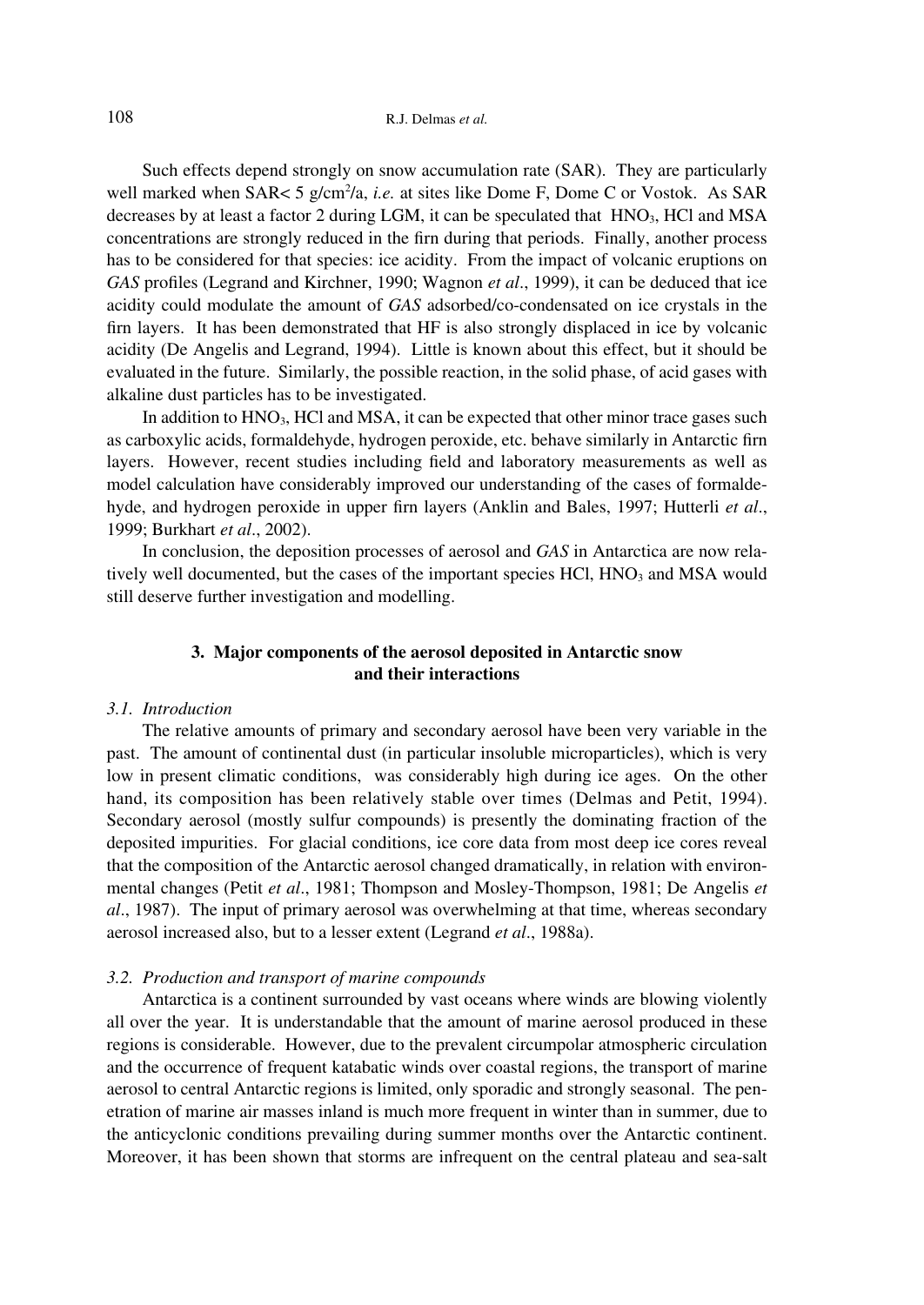(and related species) deposition occurs by a small number of short duration events. Several sea-salt related species are commonly determined in the ice: sodium, magnesium, chloride, etc. These elements may be used as tracers of the marine contribution.

Finally, the ocean is a source of various gaseous species which transform in the atmosphere into secondary aerosol particles. The most important one is DMS (dimethylsulfide), which is produced in the ocean by biogenic activity. Being poorly soluble in sea water, DMS evolves to the atmosphere, where it oxidizes mainly into sulfuric and methanesulfonic acids. These two last compounds are both commonly determined in Antarctic precipitation.

### *3.3. Sea salt deposits in the Antarctic*

Over the ocean and the continents, the concentration of marine aerosol strongly decreases with altitude. In the Antarctic, this effect is probably also occurring, but blurred by the fact that the elevation and the distance to the sea are closely related, at least for the first hundred km. On the upper Antarctic plateau where elevation is generally higher than 2500 m, sea-salt concentration in the air masses is therefore generally very low, except during limited time periods (see below). Sodium concentrations at Dome C and Dome F, both locations located about 800 km from the coast, are  $0.9\pm0.3$  and  $1.34\pm0.71$   $\mu$ m/*l*, respectively (mean values for the upper 200 m firm layers). Despite the difference of SAR at the sites  $(3.4 \text{ and } 2.7 \text{, respec-}$ tively), these figures suggest a relatively higher marine influence at Dome F than Dome C, at least during the second half of the Holocene.

Sea-salt concentration in central Antarctic snow is rather paradoxical: they are highest in winter, just when the distance to the open water is maximum (Wagenbach *et al*., 1998a). However, the meteorological events that transport sea salt inland are more frequent in winter than in summer, as already mentioned. This can explain why the distance to the open water has, after all, little influence on the concentration of sea salt in central Antarctic precipitation.

During the ice age, sodium measurements in ice cores reveal that sea salt concentration was markedly higher than in interglacial conditions (De Angelis *et al*., 1987). A LGM/Holocene ratio of about 4–5 for central Antarctic sites (LGM=Last Glacial Maximum) is found. About half of this effect is due to the change of snow accumulation rate. The explanation put forward to this observation is that sea salt aerosol production was higher than now due to stronger winds and that meridian transport was enhanced. However, model calculation fail to describe correctly the observed concentration changes (Genthon, 1992).

### *3.4. Sulfur species*

Two major sources of S-compounds are responsible for the sulfate aerosol encountered in remote oceanic areas: particulate sea salt production by bubble bursting and marine gaseous emissions of biological dimethylsulfide (DMS).

Sulfate and sodium in bulk sea water are in the weight ratio 1:4. This ratio, which is stable all over the world, is commonly used to estimate in aerosol the fraction of sulfate originating from sea salt. Chloride has also been used as the marine reference element, but sodium is recommended due to the loss of HCl that frequently affects sea salt aerosol during its atmospheric transport, in particular to central Antarctic regions (see below). In any case, in central Antarctic regions, the concentration of sea salt sulfate is very low in comparison to gas-derived sulfate (also called non-sea-salt- or nss-sulfate).

Nss-sulfate is an important component of atmospheric aerosol—and consequently also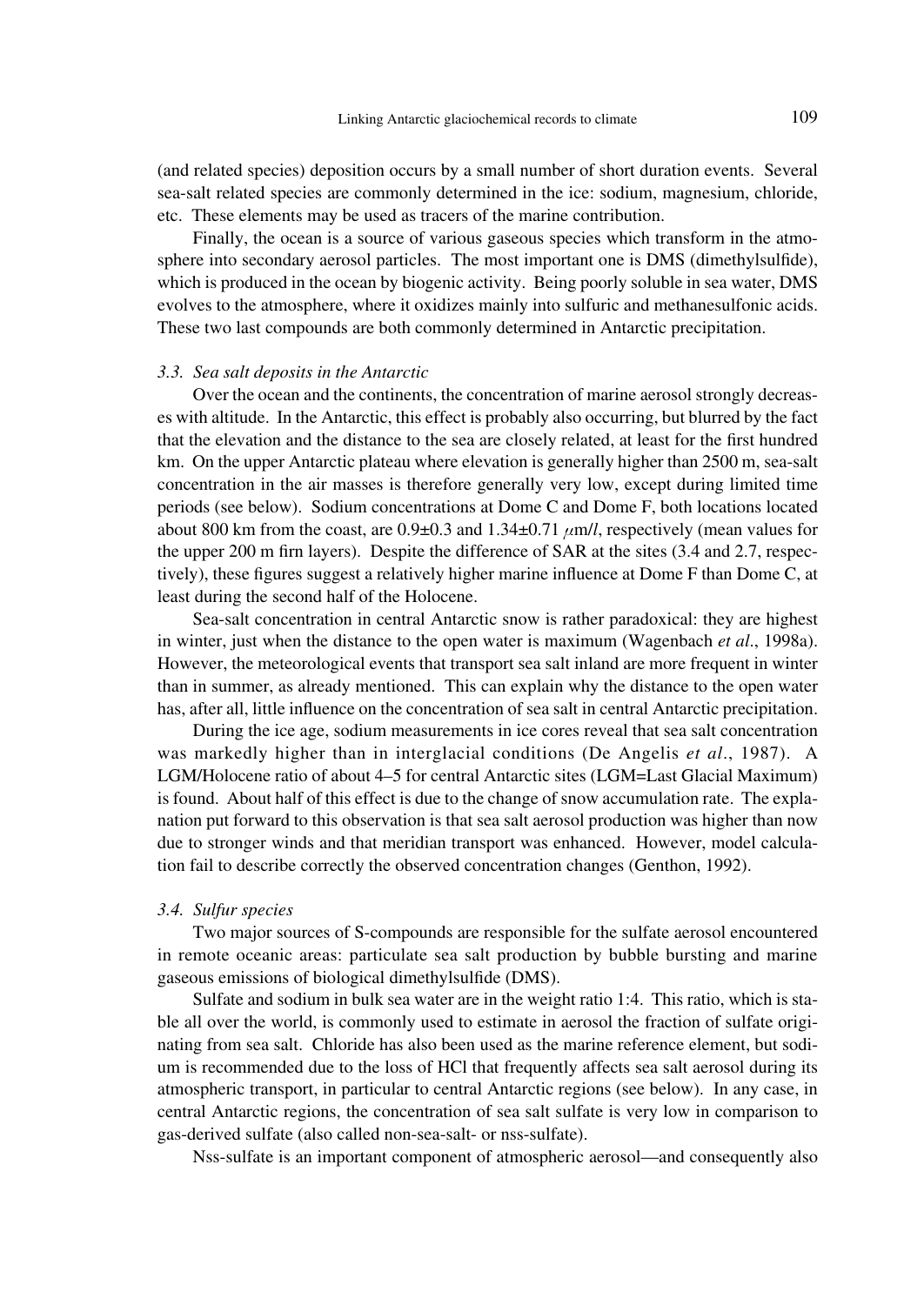of ice core impurities—, since, in the form of  $H_2SO_4$  aerosol, it can affect global climate in various ways (see *e.g.* Watson and Liss, 1998). On the global scale and in pre-industrial conditions, DMS is the major source of fine sulfate aerosol. However,  $H_2SO_4$  may also have sporadically a volcanic origin (see below), so that sulfate concentration changes in Antarctic snow are not only linked to DMS emissions, *i.e.* to marine biogenic activity changes.

Methanesulfonate ion, either in the form of methanesulfonic acid  $(HCH<sub>3</sub>SO<sub>3</sub>$  or MSA) or as a salt, is the other major S-containing species originating from DMS oxidation (Yin *et al*., 1990). It is present in the marine aerosol in relatively small amounts along with nss-SO4. MSA, exclusively derived from DMS and therefore considered as a unique tracer of marine biogenic activity, is of particular importance in glaciochemical studies. At low and mid-latitudes, the ratio  $MSA/nsSSO<sub>4</sub>$  is less than 0.1, but it has been found that at sub-Antarctic latitudes it can reach values >1 (Koga *et al*., 1991; Bates *et al*., 1992). However, in central Antarctic snow, measurements show that  $SO_4$  concentrations are generally 10 times higher than the ones of MSA (Legrand *et al*., 1992). This observation, specific for areas of extremely low snow accumulation rates, can have an atmospheric origin, but it is more likely explained by the loss of MSA observed in firn due to post-deposition phenomena, as earlier mentioned.

It has been proposed above that during the ice age the transport of sea-salt aerosol was strongly enhanced due to a greater number of storms penetrating the central Antarctic troposphere in summer. It can be deduced that these inputs of marine air masses in summer brought along with them DMS-derived sulfur species (excess-sulfate and MSA) which are commonly present in the summer troposphere. Moreover, the depth profiles of Na, nssSO<sub>4</sub> and MSA look similar, except for some limited periods where MSA diverges from the other two species.

## *3.5. Interaction between sea salt aerosol and the sulfur cycle*

Acid and alkaline gaseous and particulate substances present in the marine atmosphere interact strongly. Sea salt aerosol undergoes rapid chemical transformations involving the scavenging and loss of gases, and aqueous phase reactions, as described by various authors (*e.g.* Sievering *et al*., 1992; Chameides and Stelson 1992; O'Dowd *et al*., 1997). Consequently, it can be assumed that maritime air masses transported over long distances do not contain sea salt and acid nssSO<sub>4</sub> aerosol when reaching central Antarctica, but an intimate mixture of chemical compounds resulting from the acid/base reactions earlier mentioned, in particular in summer when biogenic sulfate concentration is high. Schematically, the most important reaction is the following:

$$
H_2SO_4 + 2NaCl \rightarrow Na_2SO_4 + 2HCl. \tag{1}
$$

The interaction has been demonstrated for the Antarctic by a number of aerosol studies (Wouters *et al*., 1990; McInnes *et al*., 1994; Mouri *et al*., 1996; Kerminen *et al*., 2000). Instead of  $H_2SO_4$ , other acid species (HNO<sub>3</sub>, HCl, MSA, organic acids...) can also interact with sea salt. In present climatic conditions, the interaction should be weak in winter, just when sea-salt aerosol transport to central Antarctic regions is peaking, due to the low  $H_2SO_4$ content of the sub-polar troposphere in that season (Legrand and Pasteur, 1998).

On the high central Antarctic Plateau, the observation of fractionated sea salt aerosol is common in summer. The phenomenon has been demonstrated by glaciochemical measure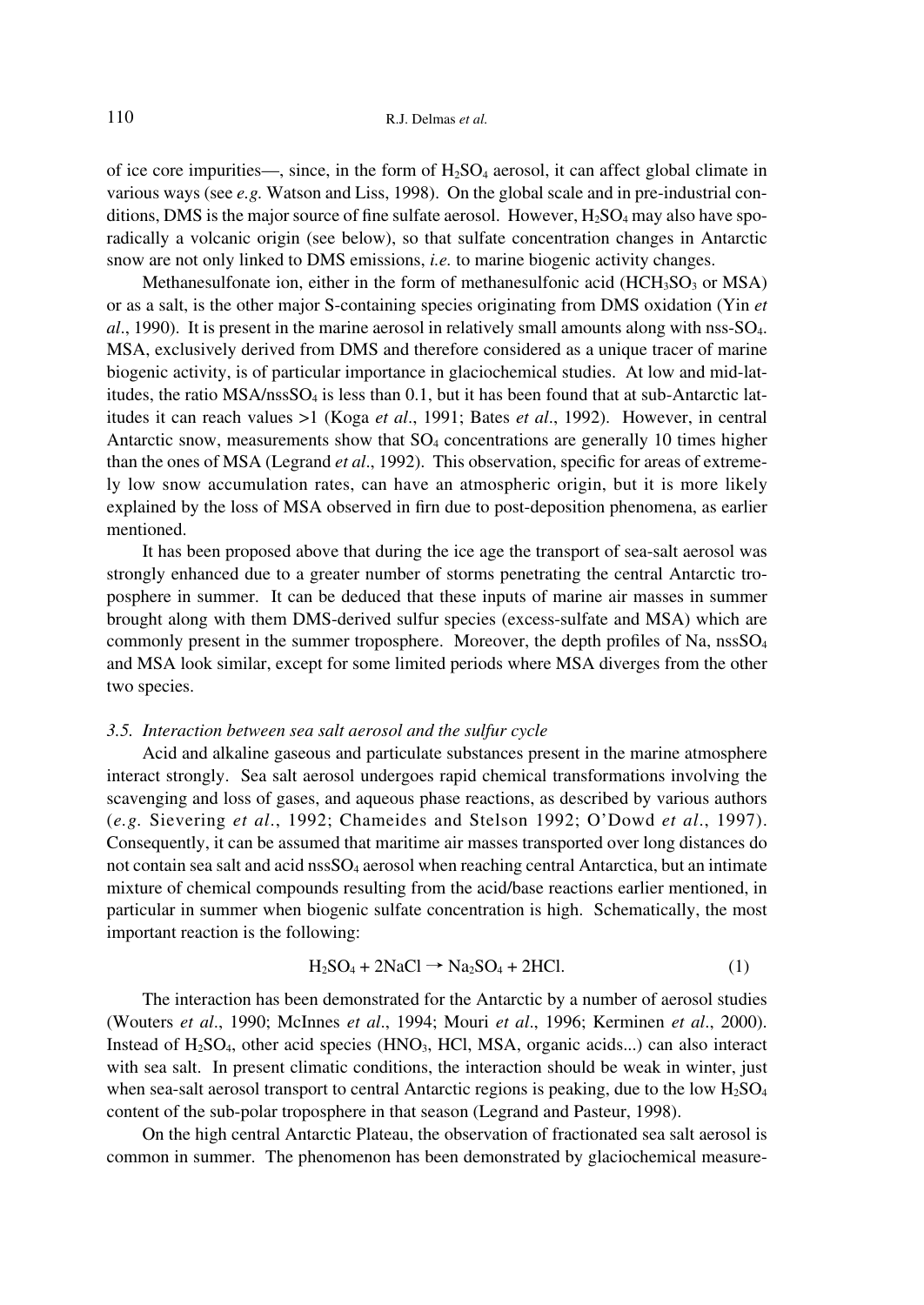ments at the South Pole (Delmas *et al*., 1982; Legrand and Delmas, 1984) as at several other sites (Legrand and Delmas, 1988). The ratio R=Cl/Na is commonly used to estimate the fractionation of sea salt aerosol caused by reaction (1). The reference value  $R_0$  of R in bulk seawater is 1.8 (weight ratio) and 1.17 (molar ratio). R exhibits a complex pattern for the Holocene at Dome C, with periods where  $R > R_0$ , others where  $R < R_0$  (Legrand and Delmas, 1988; De Angelis *et al*., 1997). During the LGM, the observed fractionation is very small (De Angelis *et al*., 1987; Legrand *et al*., 1988a), as nowadays in winter conditions. At Dome F, the fractionation effect is less marked for the Holocene, may be due to the shorter trajectories of the air masses to Dome F in comparison to Dome C or Vostok, but nevertheless present (Fig. 1) (Watanabe *et al*., 1999a). This diagram shows also that the lowest sea salt concentration is, the highest is the fractionation. The absence of sea salt fractionation in glacial conditions could be explained by the re-scavenging of gaseous HCl by alkaline marine aerosol, which was present in large excess in the sub-Antarctic atmosphere at that time. It can be assumed also that not enough  $H_2SO_4$  was available in glacial conditions to neutralize the large amounts of alkaline primary aerosol species (sea salt and continental dust) transported by the atmosphere of that time.

Reaction (1) has also consequences on the sulfur aerosol constituents. It may be assumed that the interaction of sea salt with atmospheric acids was probably very important for glacial periods, when high amounts of sea salt were transported to the polar high latitudes, in summer as in winter. Moreover, the distance from the open ocean to the ice sheet was considerably enhanced, which increased the contact time between the sulfur species ( $H_2SO_4$  and  $MSA$ ) and sea salt aerosol. The excellent correlation ( $r^2$ =0.72) found when plotting MSA as a function of Na suggests that MSA was transported along with sea salt particles (Fig. 2, based on Vostok data from Legrand *et al*., 1991). Such a correlation is not observed for the Holocene. Moreover, MSA and  $nSSO<sub>4</sub>$  concentrations themselves are also correlated (Fig. 3), suggesting that, at this time, both species were associated in the air and deposited together in the Antarctic. This observation could be due to the scavenging of MSA and  $nssSO<sub>4</sub>$  fine



*Fig. 1. Dome F sodium and chloride data for the late Holocene showing the fractionation of sea salt aerosol. The Cl/Na weight ratio plotted as a function of the amount of sea salt (Na is used as the reference element for sea salt) indicates that the fractionation of sea salt is higher for low sea salt concentrations. The stippled line indicates the Cl/Na weight ratio in bulk seawater (1.8).*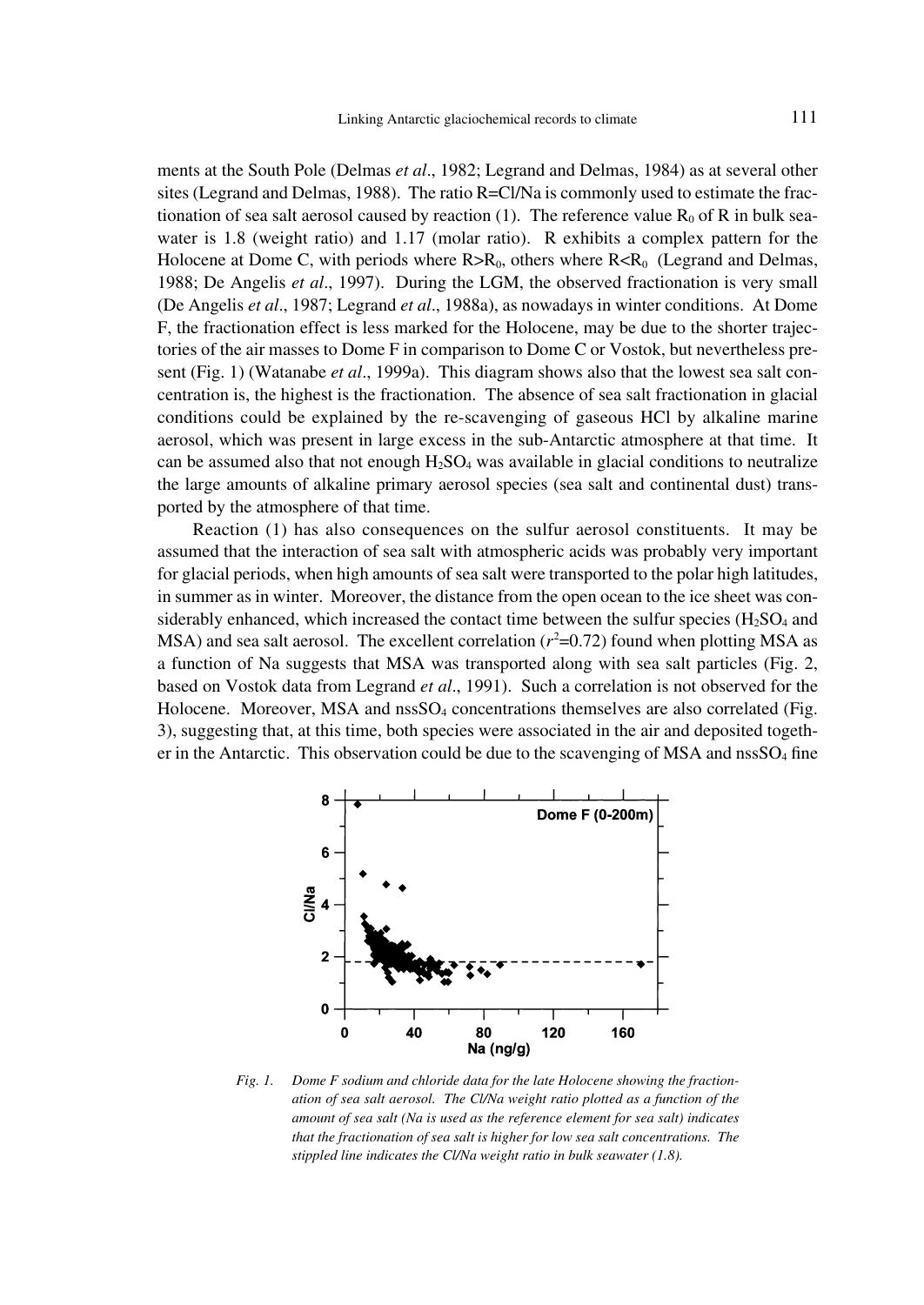

*Fig. 2. Correlation linking Na and MSA concentrations (in ng/g) in the Vostok ice core (data from Legrand et al., 1988a, 1991).*



*Fig. 3. Correlation linking nssSO4 and MSA concentrations in the Vostok ice core (data from Legrand et al., 1991). High nssSO4 levels (nssSO4 > 250 ng/g) of volcanic origin are not included.*

aerosol (or gas) by sea salt particles. The slope (0.15) of the straight line shown in Fig. 3 could represent the atmospheric ratio  $MSA/nsSSO<sub>4</sub>$  in the mid-latitude source regions where the two species where produced in ice age conditions. The value is in agreement with the present ratio at these latitudes (Bates *et al*., 1992). Note that the correlations obtained in Figs. 2 and 3 for ion concentrations are free from any influence of accumulation rate changes.

## *3.6. Crustal material*

In present climatic conditions, the amount of continental material (in particular insoluble microparticles) reaching Antarctica is much lower than the marine aerosol contribution. It is composed of soil dust particles (crustal dust) lifted by winds from arid regions located for a few cases in Antarctica but mostly in surrounding continents (mainly South America,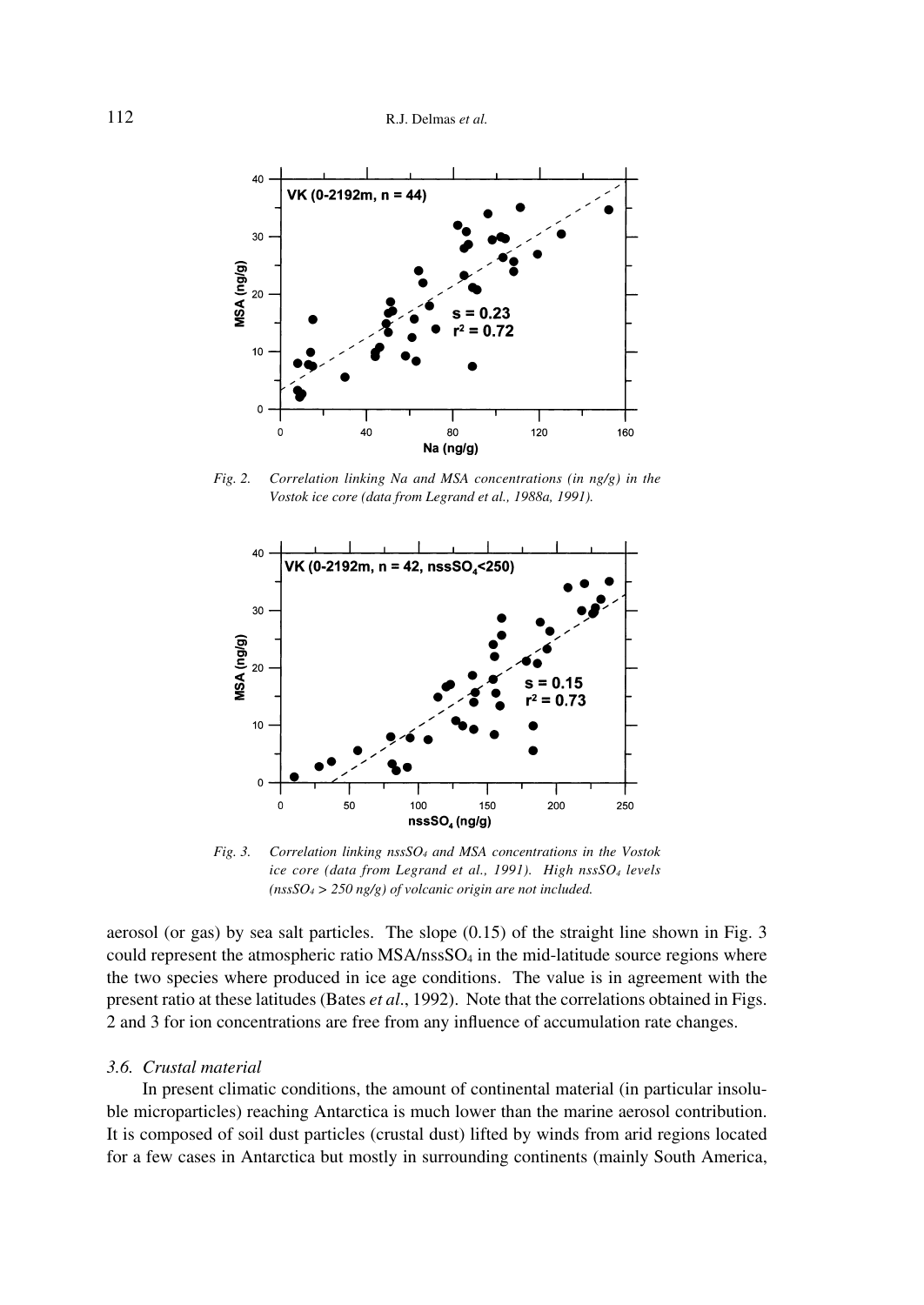less frequently Australia and South Africa). The insoluble part of the dust deposited in the snow is commonly estimated by microparticle counting. Aluminum, generally measured by atomic absorption, was used in the past as the reference element for calculating this fraction. It has been shown that soluble calcium (as determined by ion chromatography) may be used instead, once corrected for its sea-salt fraction (De Angelis *et al*., 1987; Legrand *et al*., 1988a).

At Dome C, the following empirical relationship has been found for glacial extrema:

$$
Ca = 0.469 Al + 1.08.
$$
 (2)

As, in most recent glaciochemical studies, calcium is, for practical reasons, more frequently determined than aluminium, it is common to calculate and discuss continental dust using Ca as a tracer. However, it is important to stress that the Al/Ca ratio varies from one Antarctic region to another and may have different values in glacial and interglacial conditions (De Angelis *et al*., 1992).

The geographical origin of dust may be determined by various methods, *e.g.* particle identification by scanning electron microscopy (Gaudichet *et al*., 1986), isotope ratio measurements (Basile *et al*., 1997), etc.

Ice core studies have revealed the dustiness of the ice age atmosphere. Dome C and Vostok microparticle, aluminum and calcium measurements have shown that the LGM flux of dust was 10 to 20 times greater than that of the Holocene (Petit *et al*., 1981, 1990; De Angelis *et al*., 1984). Most recent measurements lead to still higher figures, due to a more accurate determination of Holocene concentrations (Table 1, from Delmonte *et al*., 2002b). Dome F measurements confirm this observation (Watanabe *et al*., 1999a). Calcium concentrations are rather similar for the LGM in Dome F (mean value in the range  $1-2 \mu m/l$ ) and Vostok ice  $(1.25 \mu m/l)$ . These Antarctic findings can be explained by the environmental conditions prevailing during the LGM in the southern part of South America: the important extension of the Patagonian desert towards Falkland Islands caused by sea-level lowering, an intensification of the westerlies, an increased aridity, a less efficient scavenging of dust from a drier atmosphere and, to a lesser extent probably (Lunt and Valdes, 2001), by an increase of the meridional transport (Delmonte *et al*., 2002b).

Continental aerosol does not contain only soil dust, but also various compounds produced in continental regions, in particular by or from plants (ammonium, nitrate, soot, organic compounds....), and transported to Antarctica along with dust. Of course, in interglacial climatic conditions, this component of the Antarctic aerosol system is very low. For instance, biomass burning products are hard to detect in present Antarctic aerosol (Wolff and

*Table 1. Comparison of dust concentrations* (ng  $g^{-1}$ ) in central Antarctic ice in glacial and interglacial climatic *conditions (from Delmonte et al., 2002a). Mean Holocene values of accumulation rate (g cm<sup>-2</sup>*  $a^{-1}$ *) at study sites are given in brackets. Note that Dome C and EPICA drilling sites, both located on the same*  dome, but 75 km apart, have different accumulation rates (3.4 and 2.7 g cm<sup>-2</sup> a<sup>-1</sup>, respectively).

|                | Average dust<br>Holocene | Average dust<br><b>LGM</b> | LGM/Holocene ratio |
|----------------|--------------------------|----------------------------|--------------------|
| Dome C $(3.4)$ | 23                       | 640                        | 28                 |
| EPICA $(2.7)$  | 15                       | 790                        | 53                 |
| Vostok $(2.2)$ | 35                       | 849                        | 24                 |
| Dome B $(3.8)$ | 25                       | 875                        | 35                 |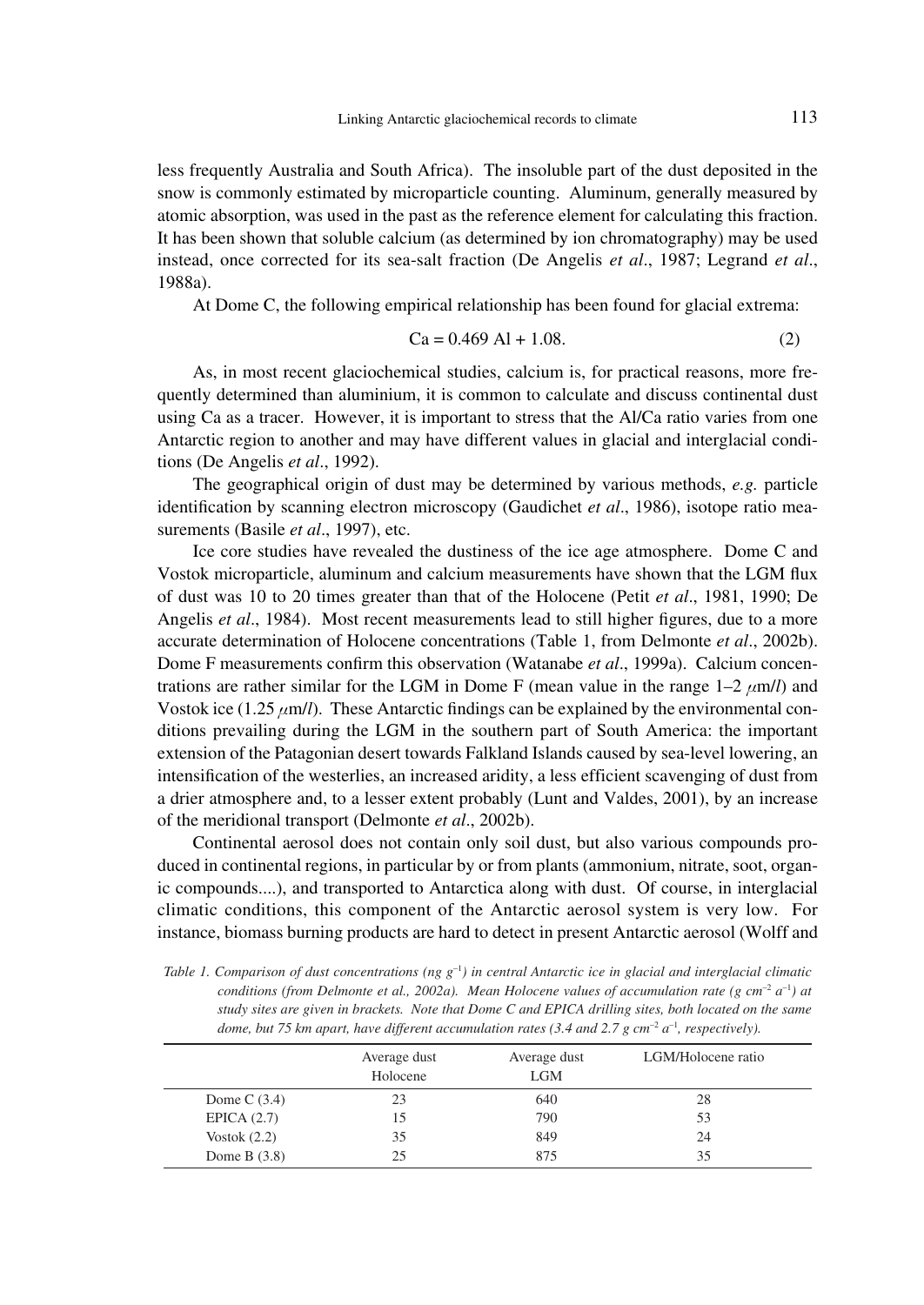Cachier, 1998) and Holocene ice (Chylek *et al*., 1992). No information is presently available for ice age conditions.

## *3.7. Nitrogen compounds (nitric acid, particulate nitrate and ammonium)*

Nitrate (either in the form of nitric acid or of a salt) is the most important nitrogen species (except molecular nitrogen  $N_2$ ) determined in Antarctic snow. In present climatic conditions, nitrate is mostly deposited as gaseous nitric acid (HNO<sub>3</sub>) (Legrand and Delmas, 1986), but recent measurements show that organic nitrate may also be present (Jones *et al*., 1999). In glacial periods, glaciochemical data demonstrate that particulate nitrate salt was dominant (Legrand *et al*., 1988a; Röthlisberger *et al*., 2000, 2002).

As earlier mentioned in chapter 2, deposition mechanisms of the HNO<sub>3</sub> "*GAS*" are unknown and serious post-depositional effects have been observed in the upper snow and firn layers. The origin itself of nitrate in the Antarctic atmosphere is far from being understood. We can envisage a tropospheric or a stratospheric origin and nitrate may be formed locally or long-range transported. N-isotope studies, although strong effects have been found, did not allow to unravel these multiple issues due to a strong postdeposition effect (Freyer *et al*., 1996 ; Wagenbach *et al.,* 1998b).

Globally, atmospheric nitrate originates essentially from a pool of several reactive gases called NOx (see *e.g.* Bradshaw *et al*., 2000). It is most common in the free troposphere over continents. In pre-industrial conditions, sources of atmospheric nitrate are various (Table 2, derived from Bradshaw *et al.*, 2000). NO<sub>x</sub> gases are emitted at low elevation by soils, biomass burning and lightning or in the free troposphere by lightning, ammonia oxidation and stratospheric inputs. On the global scale, lightning, biomass burning and soil emissions are clearly dominant, but the Antarctic is a region remote from continents.  $HNO<sub>3</sub>$  could also be partly in the form of trapped  $HNO<sub>3</sub>$  having settled from the polar stratosphere as type II PSC (Polar Stratospheric Clouds) large sized particles (Van Allen *et al*., 1995). In this case, HNO3 remaining in the firn below 4 m depth could possibly be linked to this stratospheric contribution. More work has to be done to lend some support to this proposal. What are therefore the most plausible origins of Antarctic snow  $NO<sub>3</sub>$ ? Since about 15 years, the question remains open (Legrand and Delmas, 1986; Legrand and Kirchner, 1990; Jones *et al*., 1999; Watanabe *et al*., 1999b). Due to the remoteness of Antarctica from most continental areas, biomass burning has been considered for long as a minor contributor to Antarctic nitrate. Organic compounds linked with biomass burning have been detected in the Peninsula area (Wolff and Cachier, 1998), but no data is available for central regions. Recent studies have shown that

| Natural sources              | Tg N/yr                     |
|------------------------------|-----------------------------|
| Stratosphere                 | $0.12(0.08-1)$              |
| Lightning (free troposphere) | $4(2-16)$                   |
| NH <sub>3</sub> oxidation    | $0.6(0.3-3)$                |
| Biomass burning (present)    | $8.5(4-16)$                 |
| Soils (biogenic)             | $5.5(3-8)$                  |
| Lightning (ground level)     | $2.5(1.2-10)$               |
| Oceans                       | $0.5 \left( \leq 1 \right)$ |
| Total (natural)              | 21.72                       |
|                              |                             |

*Table 2. Natural sources of tropospheric NO<sub>x</sub> in Teragrams of N per year (figures recommended by Bradshaw et al., 2000).*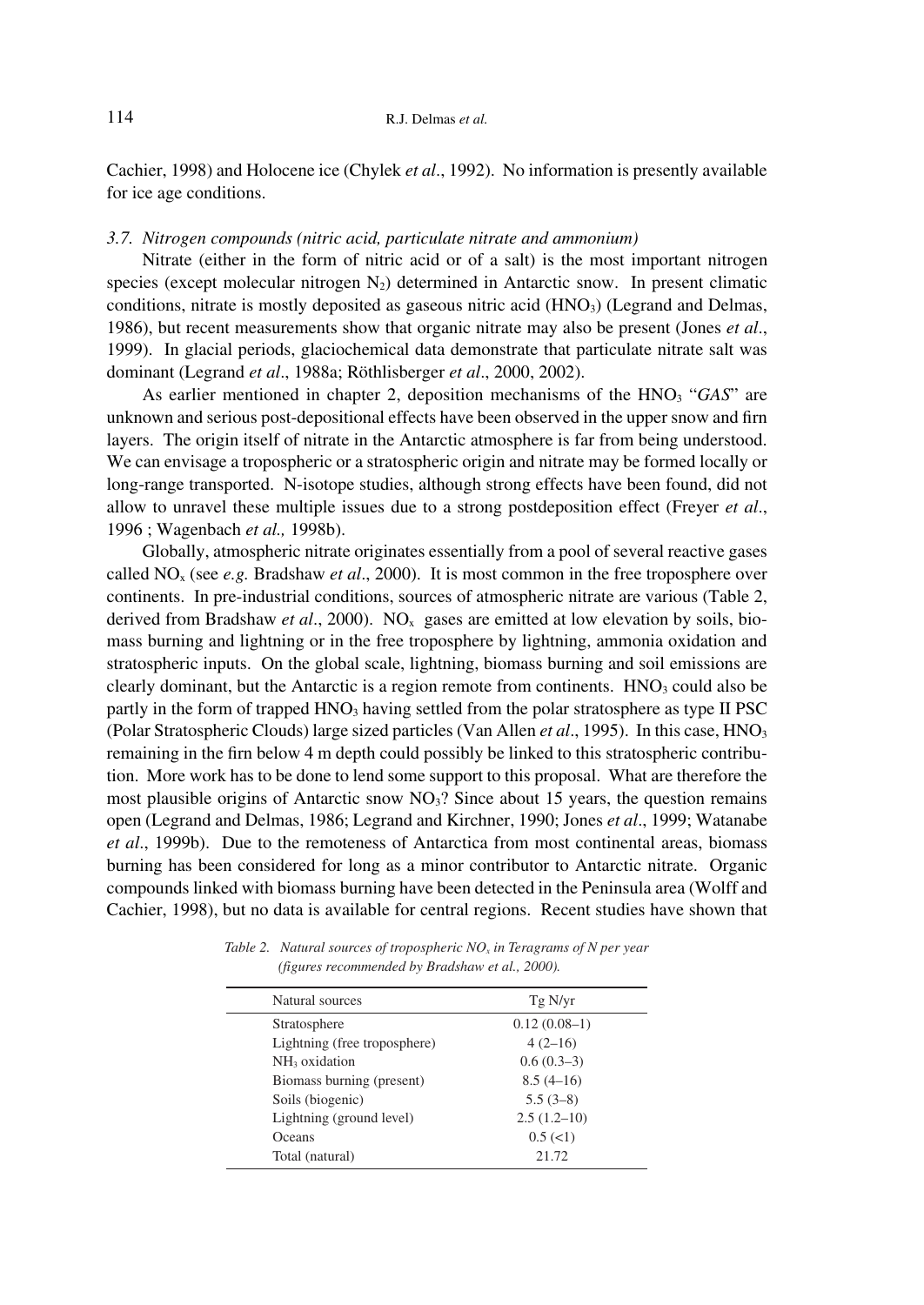continental air masses may easily reach Antarctica and modulate the input of continental trace species to the Antarctic atmosphere and ice sheet (Lunt and Valdes, 2001). The lifetime of nitric acid in the mid-latitude continental troposphere is relatively short. When alkaline dust is also present, nitrate salt is formed according to reaction (3) and the lifetime of nitrate is considerably increased, making possible its transport over the subantarctic ocean from South America, Australia, Africa to the Antarctic.

$$
2HNO3 + CaCO3 \rightarrow Ca(NO3)2 + CO2 + H2O.
$$
 (3)

This phenomenon has been observed in Africa and Asia where desert dust, lifted to high altitudes, is able to react with HNO3 (Dentener *et al*., 1996; Hara *et al*., 1999; Song and Carmichael, 2001). It could be taken into account to explain the high nitrate concentrations observed in Antarctic ice for glacial periods. Ice core studies show that continental dust transport -as demonstrated by calcium or aluminium measurements- was strongly enhanced (up to 30 times) during ice ages. Nitrate concentration is also very high during these periods, suggesting the transport of  $Ca(NO<sub>3</sub>)<sub>2</sub>$  or  $CaHNO<sub>3</sub>$  along with continental dust (Fig. 4). The slope (2.7) of the linear relationship is close to the stoechiometric ratio of neutral nitrate. Röthlisberger *et al*. (2000) found a similar figure for the new Dome C ice core. Legrand *et al*. (1999) pointed out a similar relationship over the last two climatic cycles at Vostok, but with a lower slope. Therefore, as reaction (1) is the key reaction for the marine atmosphere, reaction (3) is typical of continental regions.

In conclusion, it may be assumed that, in glacial climatic conditions, the air masses leaving the south American continent toward south contained probably calcium nitrate, *i.e.* a buffered aerosol, of low acidity and alkalinity.

Finally, ammonium concentrations in central Antarctic ice cores are in the range 1–3 ng/g (Legrand and Delmas, 1988), with higher concentrations for ice-age than for interglacial ice. A figure of 3 is found in the Vostok core (Petit *et al*., 1999) for this ratio. In principle, except for coastal locations, ammonium is linked to continental biogenic activity (soil emissions and biomass burning, (Fuhrer *et al*., 1996)), but data presently available for Antarctica are unconclusive, partly because of analytical uncertainties, particularly high for interglacial



*Fig. 4. Correlation linking nitrate concentration (ng/g) to continental dust (reference element nssCa, in ng/g) in the glacial part of the Vostok ice core (data from Legrand et al., 1988a).*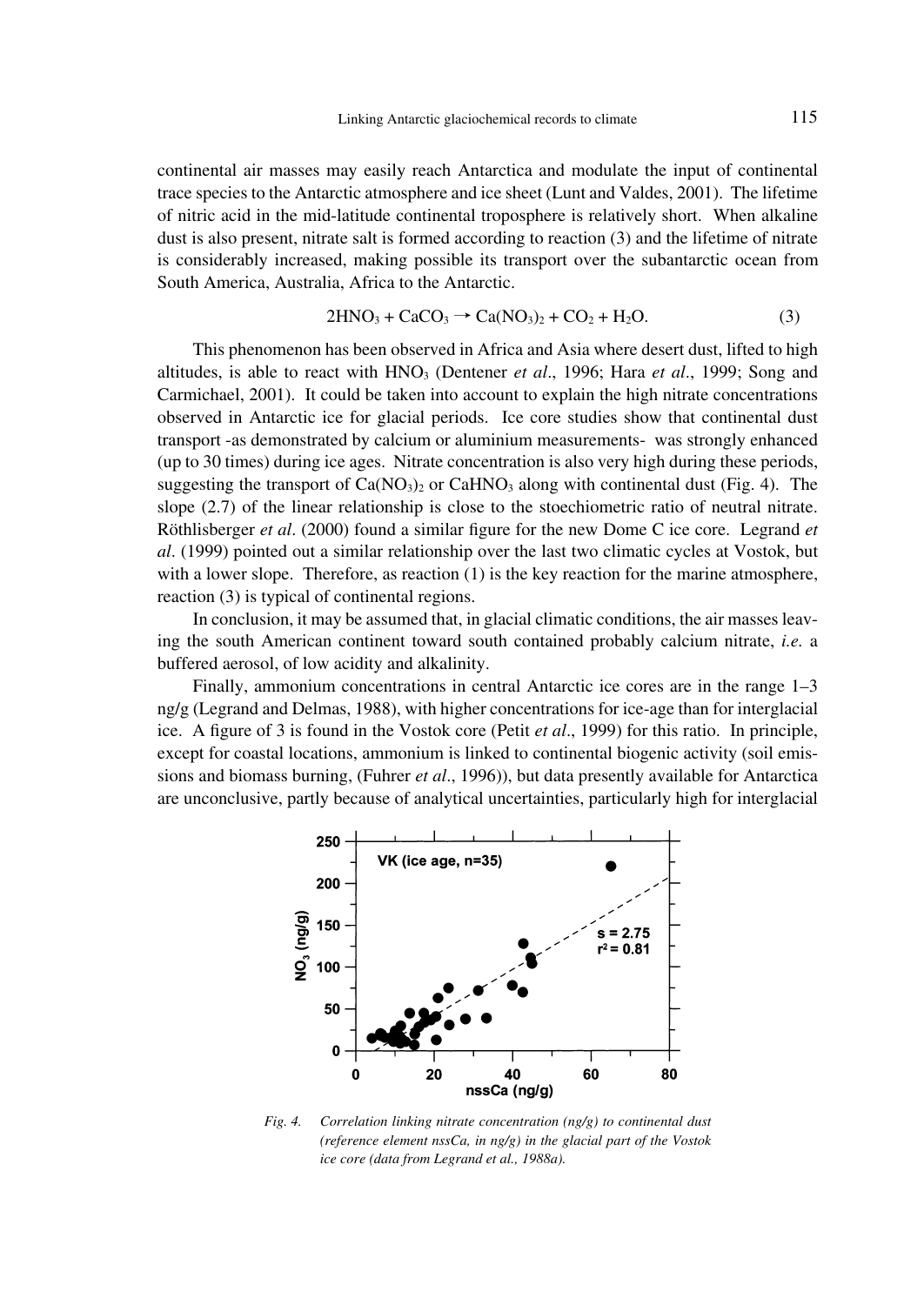concentration levels (Legrand *et al*., 1999).

## **4. About the possible link between continental dust and marine paleoproductivity**

A link has been proposed between continental dust and the composition of the marine atmosphere. Martin (1990) hypothesized that dust-derived iron supply to the ocean could fertilize the ocean and enhance the marine biological pump of  $CO<sub>2</sub>$ . The hypothesis was tested *in situ*, *e.g.* in the modern South Pacific ocean (Behrenfeld and Kolber, 1999). Encouraging results were also obtained for the last two deglaciations from marine sediment cores (Ikehara *et al*., 2000). One of the frequently asked questions to glaciologists is: do your Antarctic icecore data support Martin's hypothesis that the enhanced dust inputs to the subAntarctic ocean during ice ages stimulated regional marine productivity? Deep Antarctic ice cores contain, in principle, relevant information to document the issue. It has been shown that ice core data indicate a very significant increase of the atmospheric content of continental dust (therefore of iron) during glacial periods. Moreover, ice age aerosol contained more nitrate, another nutrient of phytoplanktonic activity. Ice core data indicate also much higher concentrations of sulfate and MSA in ice age conditions. Some authors (Legrand *et al*., 1988b, 1991) proposed therefore that there is a link between dust inputs to the ocean and marine biogenic activity. However, the high sulfate and MSA concentrations observed for ice age conditions may have other causes (the interaction of sea salt with the sulfur cycle, as earlier explained, see Section 3) leading to the conclusion that this link is not yet demonstrated. Present icecore data are encouraging, but nevertheless still inconclusive, and more work has to be done about this important question.

#### **5. Conclusions**

In LGM climatic conditions, the production and transport of both continental and marine air masses to Antarctica was strongly enhanced in comparison to the present-day situation. Continental deposits in Antarctic ice were higher in relation with the larger area of source regions and stronger winds, and secondarily with the enhancement of the meridian transport. For marine aerosol species (sea salt and sulfur species) the increase could mainly be due to the fact that their transport in summer months was as high as in winter, in relation with permanence of a wide-spread sea-ice cover all over the year during the LGM.

The role of dry deposition in the concentration increase of most aerosol species was probably high for glacial periods, but it can be estimated.

Recent studies carried out at various latitudes have demonstrated that gaseous acid species may interact strongly with airborne alkaline particles. The interaction of sea salt with the sulfur cycle is typical of the marine atmosphere. On the other hand, the interaction of dust (in particular carbonates) with the nitrogen cycle may be considered as typical of the continental atmosphere. An interaction of continental aerosol with sea-salt aerosol is also probable on the way between source regions and the Antarctic ice sheet. All these interactions have to be considered when studying the chemical composition of the impurities determined in Antarctic ice cores, in particular in glacial environmental conditions when primary aerosol species were present in significant amounts in the Antarctic atmosphere and dominated snow chemistry. Experiments have to be carried out to determine the chemical composition of the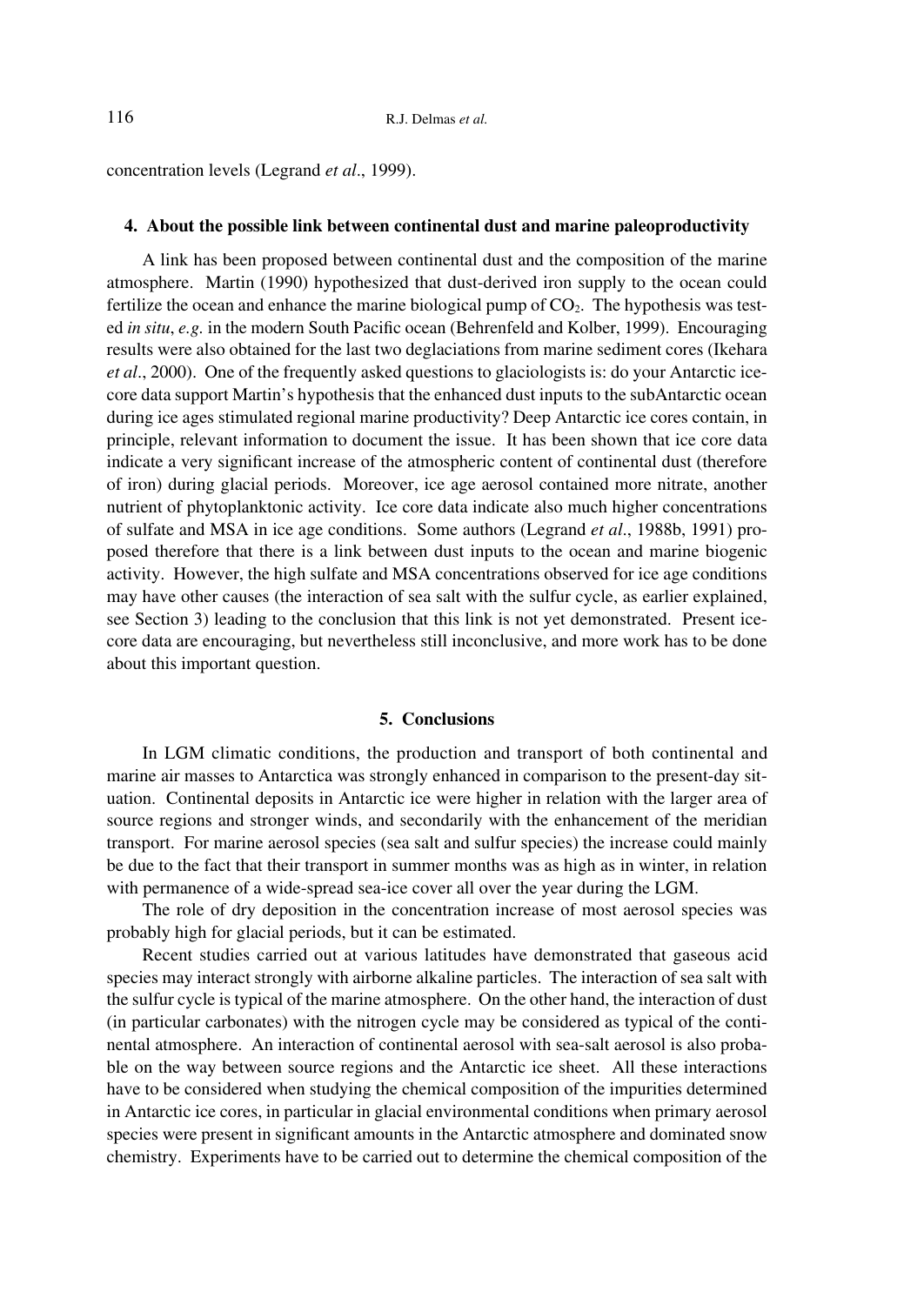individual particles entrapped in the ice lattice and to demonstrate that the atmospheric interactions earlier mentioned did occur in the past between primary and secondary aerosol species. These processes have to be introduced in the models used for simulating S and N biogeochemical cycles in the Antarctic atmosphere, in particular for past climatic conditions. The loss of the gaseous acid species pointed out in central Antarctic firn layers has now to be quantified both by *in situ* measurements and modelling. This could give a boost to the studies of the deep ice cores currently extracted at various Antarctic sites and lead to the understanding of pending issues of great interest for climatologists, such as the possible increase of marine biogenic activity in glacial climatic conditions, a question presently not supported by glaciochemical data obtained from Antarctic ice cores.

Finally, it is strongly recommended to couple ice core analyses with atmospheric chemistry and air-snow studies at deep drilling site, in order to document locally 1) the composition of atmospheric gaseous and particulate species deposited to the snow, 2) the way these species are recorded in the ice at extremely low accumulation sites. Such studies carried out recently in central Greenland and Antarctic regions have already given encouraging results.

#### **References**

- Anklin, M. and Bales, R.C. (1997): Recent increase in H<sub>2</sub>O<sub>2</sub> concentration at Summit, Greenland. J. Geophys. Res., **102**, 19099–19104.
- Basile, I., Grousset, F. E., Revel, M., Petit, J.-R., Biscaye, P.E. and Barkov, N.I. (1997): Patagonian origin of glacial dust deposited in East Antarctica (Vostok and Dome C) during glacial stages 2, 4 and 6. Earth Planet. Sci. Lett., **146**, 573–579.
- Bates, T. S., Calhoun, J.A. and Quinn, P.K. (1992): Variations in the methanesulfonate to sulfate molar ratio in submicrometer marine aerosol particles over the South Pacific Ocean. J. Geophys. Res., **97**, 9859–9865.
- Behrenfeld, M. J. and Kolber, Z.S. (1999): Widespread iron limitation of phytoplankton in the South Pacific ocean. Science, **283**, 840–843.
- Bradshaw, J., Davis, D., Grodzinski, G., Smyth, S., Newell, R., Sandholm, S. and Liu, S. (2000): Observed distributions of nitrogen oxides in the remote free troposphere from the NASA global tropospheric experiment programs. Rev. Geophys., **38**, 61–116.
- Burkhart, J.F., Hutterli, M.A. and Bales, R.C. (2002): Partitioning of formaldehyde between air and ice at –35°C to –5°C. Atmos. Environ., **36**, 2157–2164.
- Chameides, W.L. and Stelson, A.W. (1992): Aqueous phase chemical processes in deliquescent sea-salt aerosol: A mechanism that couples the atmospheric cycles of S and sea-salt. J. Geophys. Res., **97**, 20565–20580.
- Chylek, P., Johnson, B. and Wu, H. (1992): Black carbon concentration in Byrd Station ice core: from 13,000 to 700 years before present. Ann. Geophys., **10**, 625–629.
- Davidson, C. I. (1989): Mechanisms of wet and dry deposition of atmospheric contaminants to snow surfaces. The Environmental Record in Glaciers and Ice Sheets, ed. by H. Oeschger and C. C. Langway, Jr. Berlin, J. Wiley, 29–51.
- Davis, R.E., Arons E.M. and Albert, M.R. (1996): Metamorphism of polar firn: significance of microstructure in energy, mass and chemical species transfer. Chemical Exchange Between the Atmosphere and Polar Snow, ed. by E. W. Wolff and R. C. Bales. New York, Springer, 379–402.
- De Angelis, M. and Legrand, M. (1994): Origins and variations of fluoride in Greenland precipitation. J. Geophys. Res., **99**, 1157–1172.
- De Angelis, M. and Legrand, M. (1995): Preliminary investigations of post depositional effects on HCl, HNO<sub>3</sub> and organic acids in polar firn layers. Ice Core Studies of Global Biogeochemical Cycles, ed. by R. J. Delmas. Berlin, Springer, 369–390 (NATO ASI Series, Series I: Global Environmental Change, Vol. 30).
- De Angelis, M., Barkov, N.I. and Petrov, V.N. (1987): Aerosol concentrations over the last climatic cycle (160 Kyr) from an Antarctic ice core. Nature, **325**, 318–321.
- De Angelis, M., Barkov, N.I. and Petrov, V.N. (1992): Sources of continental dust over Antarctica during the last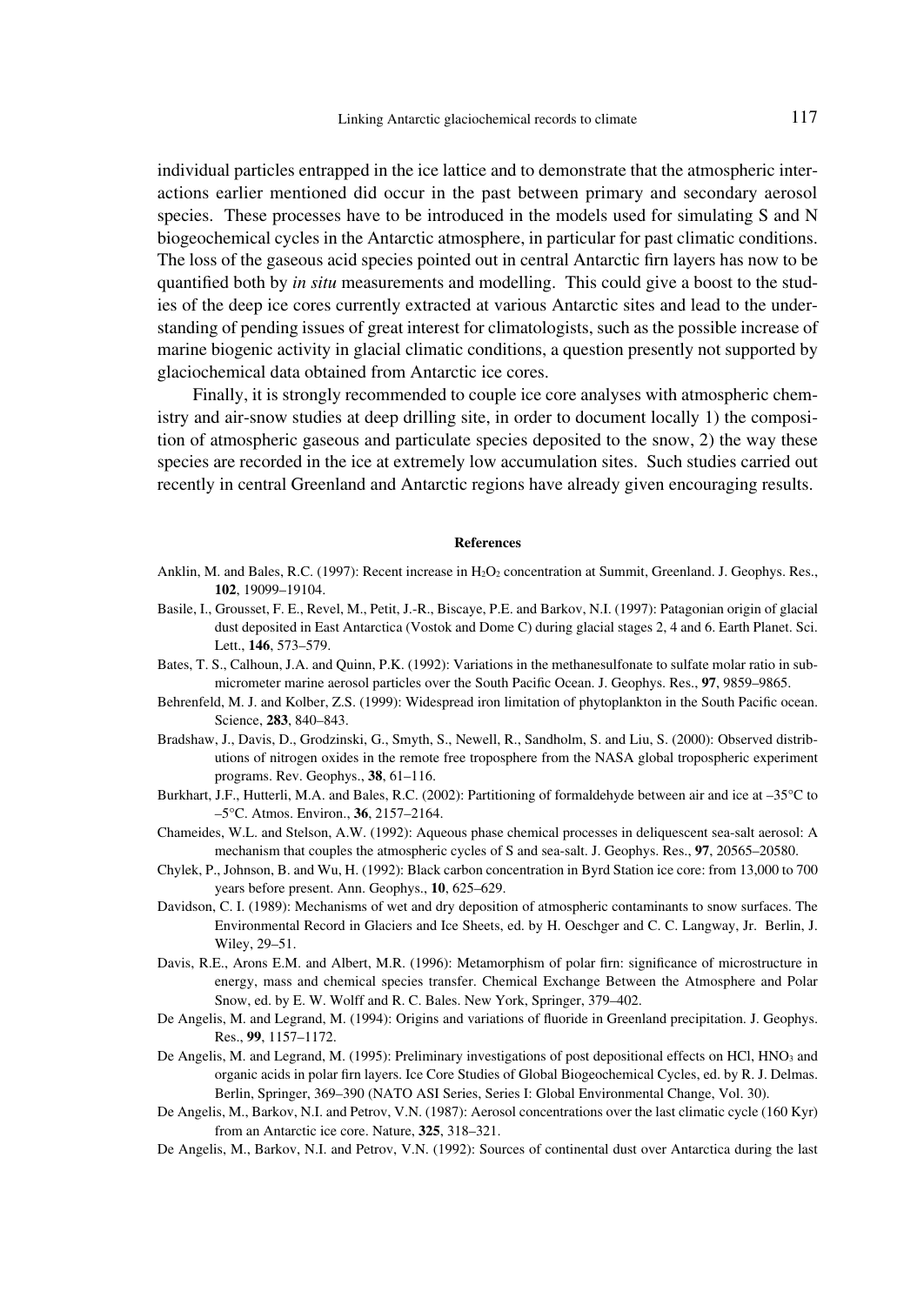glacial cycle. J. Atmos. Chem., **14**, 233–244.

- De Angelis, M., Steffensen, J.P., Legrand, M., Clausen, H. and Hammer, C.U. (1997): Primary aerosol (sea salt and soil dust) deposited in Greenland ice during the last climatic cycle: Comparison with east Antarctic records. J. Geophys. Res., **102**, 26681–26698.
- Delmas, R. J. (1992): Environmental information from ice cores. Rev. Geophys., **30**, 1–21.
- Delmas, R.J. and Petit, J.-R. (1994): Present Antarctic aerosol compostion : a memory of ice age atmospheric dust ? Geophys. Res. Lett., **21**, 879–882.
- Delmas, R., Briat, M. and Legrand, M. (1982): Chemistry of South Polar snow. J. Geophys. Res., **87**, 4314–4318.
- Delmas, R.J., Wagnon, P., Goto-Azuma, K., Kamiyama, K. and Watanabe, O. (2003): Evidence for the loss of snowdeposited MSA to the interstitial gaseous phase in central Antarctic firn. Tellus, **55B**, 71–79.
- Delmonte, B., Petit, J.-R. and Maggi, V. (2002a): Glacial to Holocene implications of the new 27,000-year dust record from the EPICA Dome C (East Antarctica) ice core. Clim. Dyn., **18**, 647–660.
- Delmonte, B., Petit, J.-R. and Maggi, V. (2002b): LGM-Holocene changes and Holocene millennial-scale oscillations of dust particles in the EPICA-Dome C ice core (East Antarctica). Ann. Glaciol., **35**, 306–312.
- Dentener, F.J., Carmichael, G.R., Zhang, Y., Lelieveld, J. and Crutzen, P.J. (1996): Role of mineral aerosol as a reactive surface in the global troposphere. J. Geophys. Res., **101**, 22869–22889.
- Freyer, H. D., Kobel, K., Delmas, R. J., Kley, D. and Legrand, M. (1996): First results of 15N/14N ratios in nitrate from alpine and polar ice cores. Tellus, **48B**, 93–105.
- Fuhrer, K., Neftel, A., Anklin, M., Staffelbach, T. and Legrand, M. (1996): High resolution ammonium ice core record covering a complete glacial-interglacial cycle. J. Geophys. Res., **101**, 4147–4164.
- Gaudichet, A., Petit, J.-R., Lefevre, R. and Lorius, C. (1986): An investigation by analytical transmission electron microscopy of individual insoluble microparticles from Antarctic (Dome C) ice core samples. Tellus, **38B**, 250–261.
- Genthon, C. (1992): Simulations of desert dust and sea-salt aerosols in Antarctica with a general circulation model of the atmosphere. Tellus, **44B**, 371–389.
- Hara, K., Osada, K., Hayashi, M., Matsunaga, K., Shibata, T. and Iwasaka, Y. (1999): Fractionation of inorganic nitrates in winter Arctic troposphere: coarse aerosol particles containing inorganic nitrates. J. Geophys. Res., **104**, 23671–23679.
- Honrath, R.E., Peterson, M.C., Guo, S., Dibb, J.E., Shepson, P.B. and Campbell, B. (1999): Evidence of NOx production within or upon ice particles in the Greenland snowpack. Geophys. Res. Lett., **26**, 695–698.
- Hutterli, M.A., Rothlisberger, R. and Bales, R.C. (1999): Atmosphere-to-snow-to-firn transfer studies of HCHO at Summit, Greenland. Geophys. Res. Lett., **26**, 1691–1694.
- Ikehara, M., Kawamura, K., Ohkuchi, N., Murayama, M., Nakamura, T. and Taira, A. (2000): Variations of terrestrial input and marine productivity in the Southern Ocean (48°S) during the last two deglaciations. Paleoceanography, **15**, 170–180.
- Jones, A. E., Weller, R. Minikin, A., Wolff, E.W., Sturges, W.T., McIntyre, H.P., Leonard, S.R., Schrems, O. and Baugitte, S. (1999): Oxidized nitrogen chemistry and speciation in the Antarctic troposphere. J. Geophys. Res., **104**, 21355–21366.
- Kerminen, V.-M., Teinilä, K. and Hillamo, R. (2000): Chemistry of sea-salt particles in the summer Antarctic atmosphere. Atmos. Environ., **34**, 2817–2825.
- Koga, S., Tanaka, H., Yamato, M., Yamanouchi, T., Nishio, F. and Yawasaka, Y. (1991): Methanesulfonic acid and non-sea-salt sulfate over both hemispheric oceans. J. Meteorol. Soc. Jpn., **69**, 1–14.
- Legrand, M. and Delmas, R.J. (1984): The ionic balance of Antarctic snow: a 10yr detailed record. Atmos. Environ., **18**, 1867–1874.
- Legrand, M. and Delmas, R.J. (1986): Relative contributions of tropospheric and stratospheric sources to nitrate in Antarctic snow. Tellus, **38B**, 236–249.
- Legrand, M. and Delmas, R.J. (1988): Soluble impurities in four Antarctic ice cores over the last 30,000 years. Ann. Glaciol., **10**, 116–120.
- Legrand, M. and Kirchner, S. (1990): Origins and variations of nitrate in South Polar precipitation. J. Geophys. Res., **95**, 3493–3507.
- Legrand, M. and Pasteur, E.C. (1998): Methane sulfonic acid to non-sea-salt ratio in coastal Antarctic aerosol and surface snow. J. Geophys. Res., **103**, 10991–11006.
- Legrand, M., Lorius, C., Barkov, N.I. and Petrov V.N. (1988a): Atmospheric chemistry changes over the last climatic cycle (160,000 yr) from Antarctic ice. Atmos. Environ., **22**, 317–331.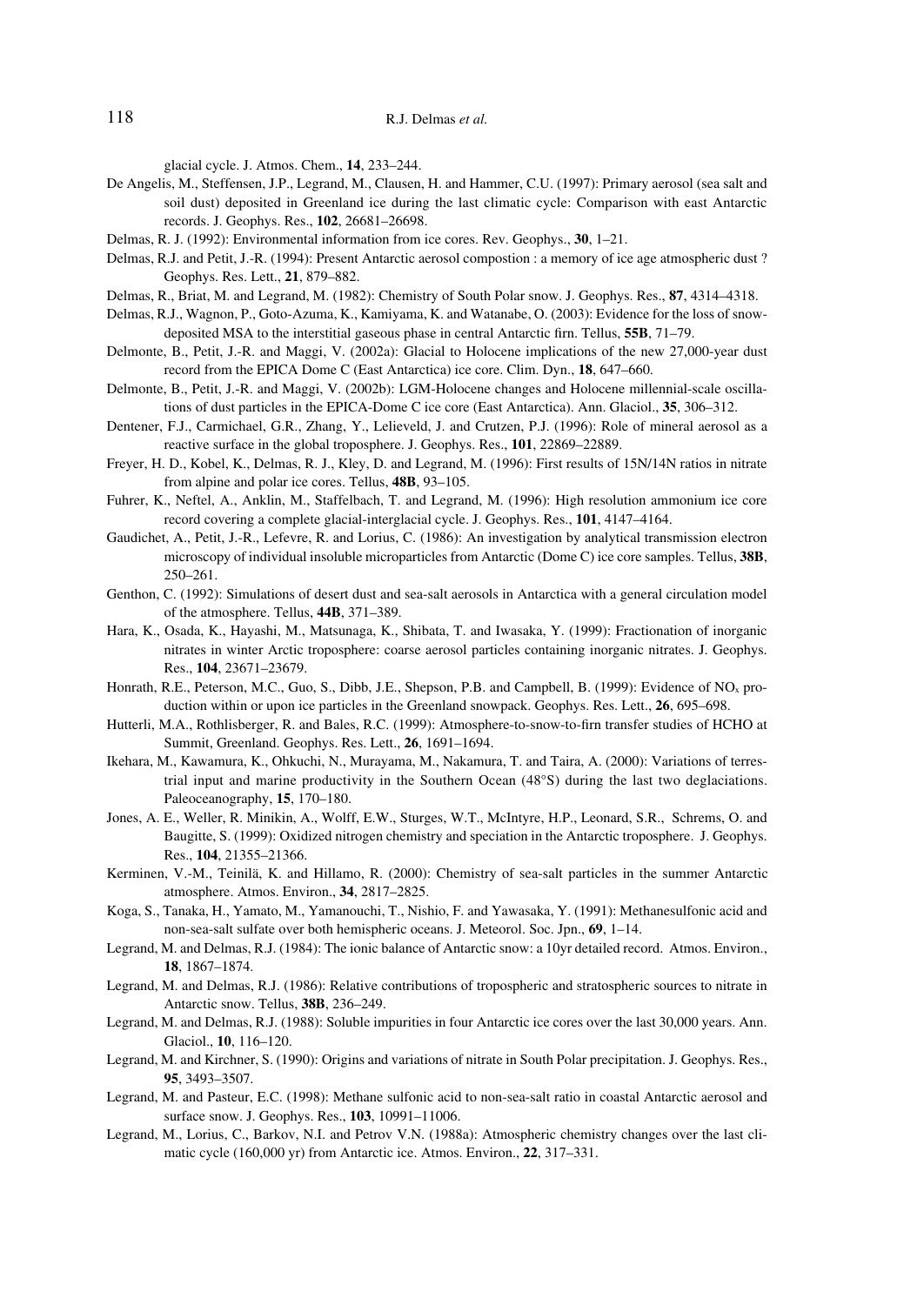- Legrand, M., Delmas, R.J. and Charlson, R.D. (1988b): Climatic forcing implications from Vostok ice core sulphate data. Nature, **334**, 418–419.
- Legrand, M., Feniet-Saigne, C., Saltzman, E.S., Germain, C., Barkov, N.I. and Petrov V.N. (1991): Ice-core record of oceanic emissions of dimethylsulphide during the last climate cycle. Nature, **350**, 144–146.
- Legrand, M., Wolff, E.W. and Wagenbach, D. (1999): Antarctic aerosol and snowfall chemistry: implications for deep Antarctic ice-core chemistry. Ann. Glaciol., **29**, 66–72.
- Lunt, D.J. and Valdes, P.J. (2001): Dust transport to Dome C, Antarctica, at the Last Glacial Maximum and present day. Geophys. Res. Lett., **28**, 295–298.
- Martin, J.H. (1990): Glacial-interglacial CO<sub>2</sub> change: The iron hypothesis. Paleoceanography, **5**, 1–13.
- Mazaud, A., Laj, C. and M. Bender. (1994): A geomagnetic chronology for antarctic ice accumulation. Geophys. Res. Lett., **21**, 337–340.
- McInnes, L.M., Covert, D.S., Quinn, P.K. and Germani. M.S. (1994): Measurements of chloride depletion and sulfur enrichment in individual sea-salt particles collected from the remote marine boundary layer. J. Geophys. Res., **99**, 8857–8868.
- Mouri, H., Nagao, I., Okada, K., Koga, S. and Tanaka, H. (1996): Elemental composition of individual aerosol particles collected from the coastal marine boundary layer. J. Meteorol. Soc. Jpn., **74**, 585–591.
- O'Dowd, C.D., Davison, B., Lowe, J.A., Smith, M.H., Harrison, R.M. and Hewitt, C.N., (1997): Biogenic sulphur emissions and inferred sulphate CCN concentrations in and around Antarctica. J. Geophys. Res., **102**, 12839–12854.
- Petit, J.R., Briat, M. and Royer, A. (1981): Ice age aerosol content from East Antarctic ice core samples and past wind strength. Nature, **293**, 391–394.
- Petit, J.R., Jouzel, J., Raynaud, D., Barkov, N.I., Barnola, J.-M., Basile, I., Benders, M., Chappellaz, J., Davis, M., Delaygue, G., Delmotte, M., Kotlyakov, V.M., Legrand, M., Lipenkov, V.Y.. Lorius, C., Pepin, L., Ritz, C., Saltzman, E. and Stievenard, M. (1999): Climate and atmospheric history of the past 420,000 years from the Vostok ice core, Antarctica. Nature, **399**, 429–436.
- Raisbeck, G. M., Yiou, F., Bourles, D., Lorius, C., Jouzel, J. and Barkov, N. I. (1987): Evidence for two intervals of enhanced 10Be deposition in Antarctic ice during the last glacial maximum. Nature, **326**, 273–277.
- Raynaud, D., Jouzel, J., Barnola, J.-M., Chappellaz, J., Delmas, R.J. and Lorius, C. (1993): The ice record of greenhouse gases. Science, **259**, 926–934.
- Röthlisberger, R., Wolff, E.W, Mulvaney, R., Hutterli, M.A. and Sommer, S. (2000): Factors controlling nitrate in ice cores: evidence from the Dome C deep ice core. J. Geophys. Res., **105**, 20565–20572.
- Röthlisberger, R., Hutterli, M.A., Wolff, E.W., Mulvaney, R., Fischer, H., Bigler, M., Goto Azuma, K., Hansson, M.E., Ruth, U., Siggaard-Andersen, M.-L. and Steffensen, J.P. (2002): Nitrate in Greenland and Antarctic ice cores: a detailed description of post-depositional processes. Ann. Glaciol., **35**, 209–216.
- Schwander, J. (1989): The transformation of snow to ice and the occlusion of gases. The Environmental Record in Glaciers and Ice Sheets, ed. by H. Oeschger and C. C. Langway, Jr. Berlin, J. Wiley, 53–67.
- Sievering, H., Boatman, J., Gorman, E., Kim, Y., Anderson, L., Ennis, G., Luria, M. and Pandis, S. (1991): Removal of sulphur from the marine boundary layer by ozone oxidation in sea-salt aerosols. Nature, **360**, 571–573.
- Song, C. H. and Carmichael, G.R. (2001): Gas-particle partitioning of nitric acid modulated by alkaline aerosol. J. Atmos. Chem., **40**, 1–22.
- Thompson, L.G. and Mosley-Thompson, E. (1981): Microparticle concentration variations linked with climatic change: evidence from polar ice cores. Science, **212**, 812–815.
- Van Allen, R., Liu, X. and Murcray, F.J. (1995): Seasonal variation of atmospheric nitric acid over the South Pole in 1992. Geophys. Res. Lett., **22**, 49–52.
- Wagenbach, D., Ducroz, F., Mulvaney, R., Keck, L., Minikin, A., Legrand, M., Hall, J. S. and Wolff, E. W. (1998a): Sea-salt aerosol in coastal Antarctic regions. J. Geophys. Res., **103**, 10961–10974.
- Wagenbach, D., Legrand, M., Fischer, H., Pichlmayer, F. and Wolff, E. W. (1998b): Atmospheric near-surface nitrate at coastal Antarctic sites. J. Geophys. Res., **103**, 11007–11020.
- Wagnon, P., Delmas, R.J. and M. Legrand, M. (1999): Loss of volatile acid species from upper firn layers at Vostok, Antarctica. J. Geophys. Res., **104**, 3423–3432.
- Watanabe, O., Kamiyama, K. Motoyama, M., Fujii, Y. and Satow, K. (1999a): The Paleoclimatic record in the ice core at Dome Fuji station, East Antarctica. Ann. Glaciol., **29**, 176–178.
- Watanabe, K., Satow, K., Kamiyama, K., Motoyama, H. and Watanabe, O. (1999b): Non-sea-salt sulfate and nitrate variations in the S25 core, near the coastal region, East Antarctica. Polar Meteorol. Glaciol., **13**, 64–74.